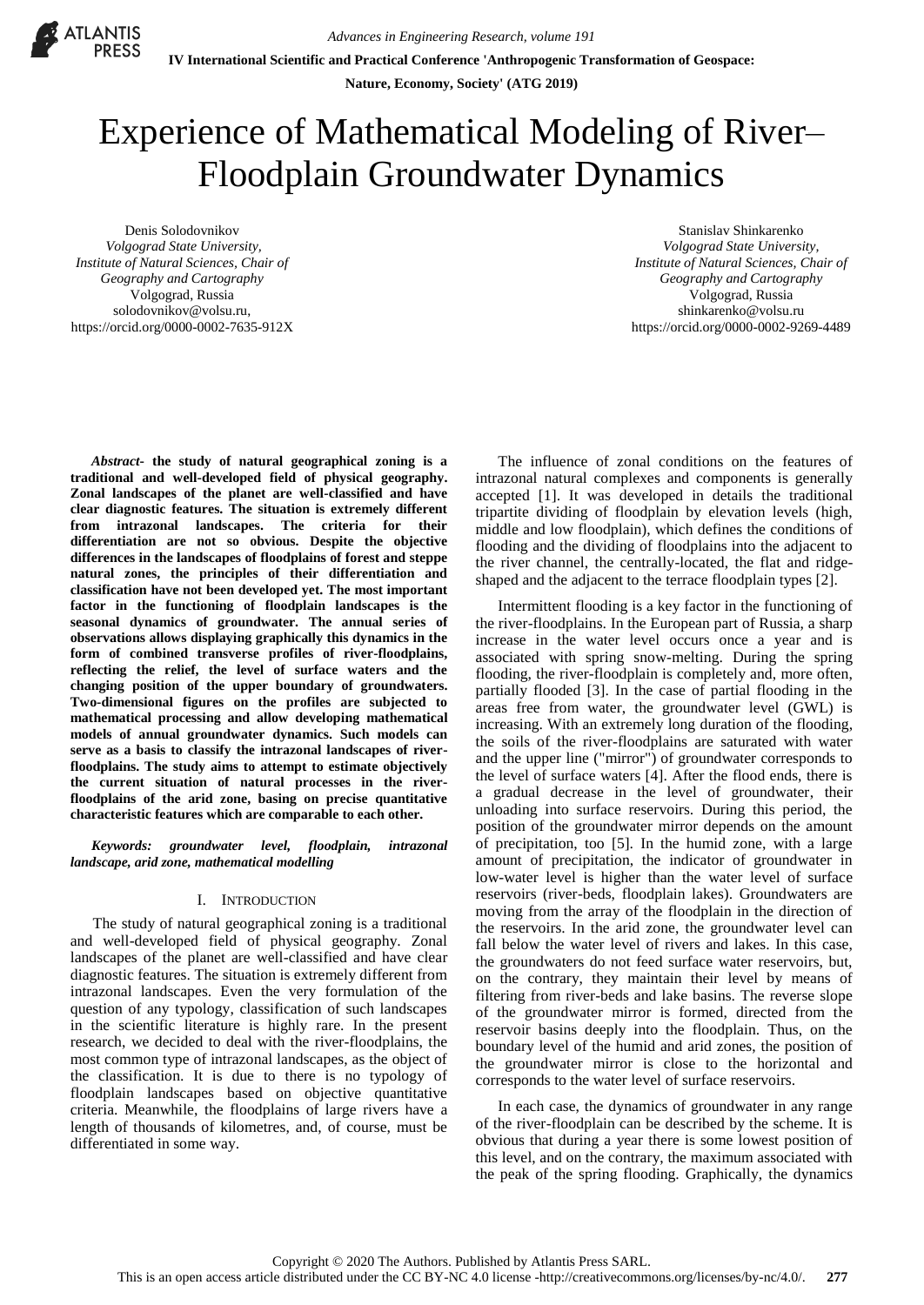of groundwater is reflected as a change in the area of the hatched figure in figure 1. Similarly, with the changing reservoir volumes, the figure can be called a prism of groundwater treatment. The cross-sectional area of this prism can be mathematically expressed as a double integral of functions approximating the curves of the maximum and minimum position of the LGW. Combining several LGW profiles for one test site and the interpolation in the geoinformation environment will allow obtaining groundwater surfaces in the period of high water and low water, calculation of the prism volume from the groundwater drawdowning is possible by subtracting these surfaces. This approach allows us to formalize the results of observations, to use mathematical tools for their processing and to obtain objective quantitative values [6]. The main purpose of the research was the selection of mathematical tools for modelling the annual dynamics of groundwater in river-floodplains.



Fig. 1. The combined profile of the groundwater mirror relief. I - the position of the groundwater mirror in the period of high water, II - the position of the groundwater mirror in the low-water period

## II. MATERIALS AND METHODS (THE MODEL)

The main method of the field studies was the traditional hydrogeological profiling. In the area, there were shutters crossing the floodplain array which were perpendicular to the direction of the main streams. Elevation marks along the profile line were determined by the Sokkia GSR1700 CSX geodetic GPS/GLONASS system. The depth of groundwaters was determined by means of a mobile geophysical instrument - GPR OKO-2 with antenna unit 150/400 MHz. The main feature of the method consists in the emission of pulses of electromagnetic waves and registration of the signals reflected from the interface of the layers of the probed medium having different electrophysical properties. Such boundary levels in the studied media are, for example, the contacts between dry and moisture-saturated soils (groundwater level), the contacts between rocks of different lithological composition, between the rock and the material of artificial structures, between frozen and thawed soils, between bedrock and loose rocks.

GPR allows determining reliably the position of the groundwater mirror due to the large difference in the dielectric constant of the properties of dry and watersaturated soils. The depth of GPR scanning of the soil is 12- 15 meters, which significantly exceeds the real depth of groundwaters in river-floodplains (up to 6-7 meters). Such profiling also allows determining the composition and stratigraphy of soils along the profile line. Along the line of each profile, 1-2 control wells were drilled, which are

necessary for calibration of the device and sampling of groundwaters. Vegetation and soils were described along the profile line [7].

The site in the southern part of the Volga-Akhtuba floodplain (Kharabalinsky district of the Astrakhan region, Russia), which has the highest repeatability of observations - from April 2017 to April 2019, was selected as the object of mathematical modelling of groundwater dynamics. Observations were carried out in different phases of the hydrological year, which allows characterizing fully the dynamics of groundwater levels.

The nearest reservoirs are the arm of the Volga - the Akhtuba, and two canals - Tserkovny and Molochny, flowing from the Akhtuba. The Tserkovny canal restricts the duct lined with an array of the fields of the South, the Molochny canal - from the North.

The profile has a length of 3.4 km and it is located from the West to the East, crossing the floodplain array from the Akhtuba arm to a vast meadow lowland, flooded in high water. In 3 km to the North of the profile line, there is Khutor Gremuchy. These reservoirs, surrounding the site of observations, participate in the replenishment of groundwater in high water and drain the site in the low water. The profile crosses the natural levee with a height to 7.5 meters above the low-water level and the vast space of the central floodplain with the indicators of 4.5-4.8 meters above the low-water level. The vegetation in the near-forest zone is represented by communities of several species of tree willows (*Salix sp.*). The central floodplain is occupied by meadow grass vegetation.

The Volga-Akhtuba floodplain is well-studied in the landscape, hydrological and geoecological terms [8-11]. This is the largest river-floodplain in Europe, its width in some places reaches 35 kilometres. Downstream the Volga River the floodplain extends from the city of Volgograd for 350 km, and in the lower it reaches the Volga Delta. Above Volgograd, the floodplain of the Volga is completely flooded during the construction of a cascade of hydroelectric power plant.

The capacity of the modern alluvium of the Volga-Akhtuba floodplain reaches more than 30 meters. A characteristic feature is the predominance in the section of the floodplain of the channel facies of alluvium and a slight development of the old and floodplain facies. Perhaps, this is due to that the area is located in the tectonically active zone and the floodplain facies are eroded. The power of the floodplain facies sometimes reaches 7-8 m, the old riverbeds facies - up to 6 meters. The channel facies of alluvium are medium-grained sands with high filtration coefficient. In this regard, the groundwater level can change quite quickly when the surface water level rises or decreases [12].

Based on the results of the field studies in the Microsoft Excel program the profiles of the studied hypsometric shutters were built, which were further combined with the curves reflecting the depth of groundwater in different periods of the year. The obtained and combined graphs became the subject of mathematical processing by Verner Graphical Analysis software.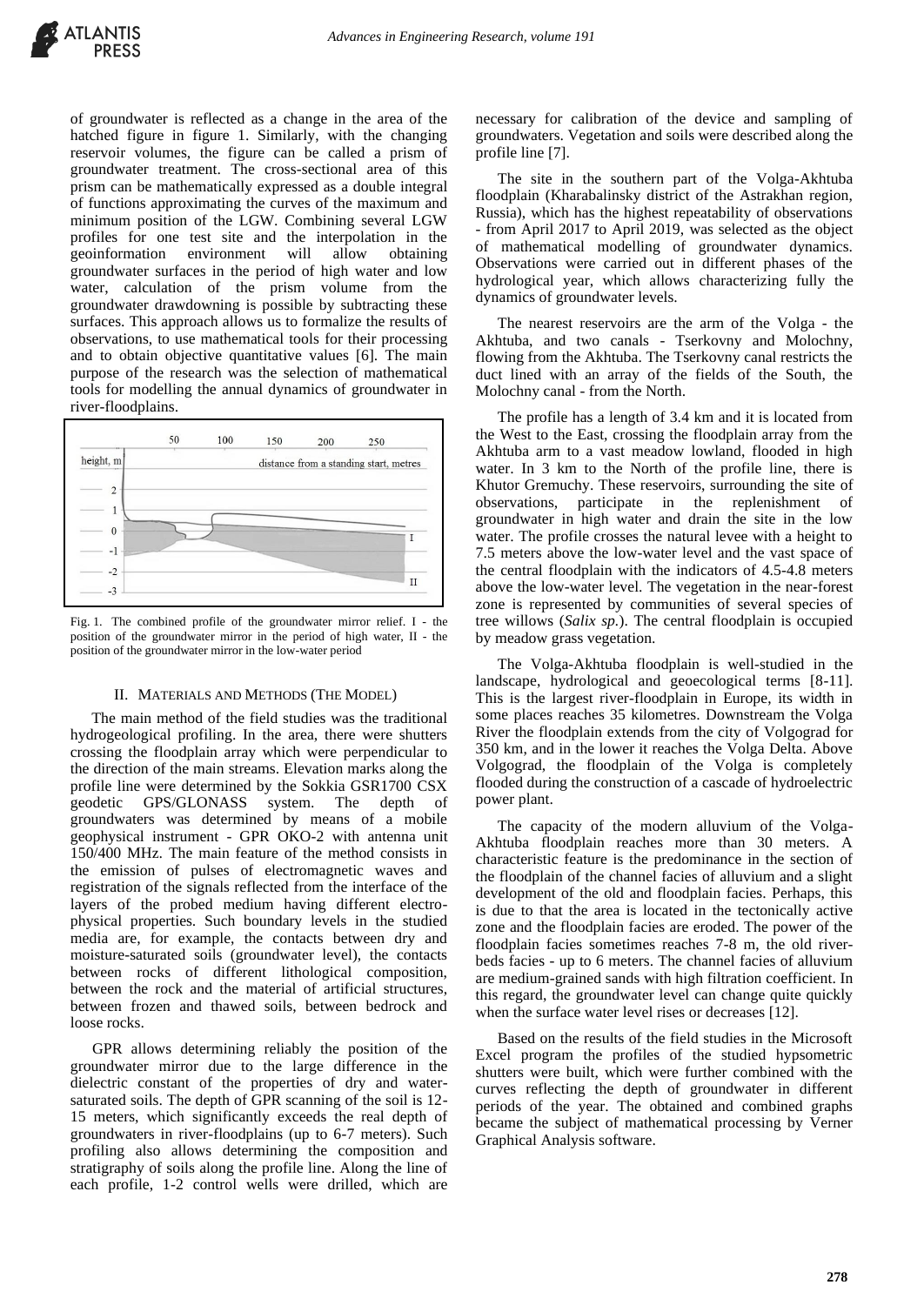

# III. RESULTS AND DISCUSSION

In order to determine the area of the vertical crosssection of the prism of the groundwater treatment, it is necessary to approximate the LGW curves with mathematical functions and to determine the area bounded by the graphs of these functions. The area can be defined by an integral of the form:

$$
\int_{xI} x^2 (f(x) - g(x)) dx
$$
 (1)

where:  $f(x)$  - the curve of the LGW maximum,  $g(x)$  - the curve of the LGW minimum,  $x_1$ ,  $x_2$  - the beginning and end of the profile (the section profile), respectively.

In addition to the determining of the cross sectional area of the groundwater prism it is possible to analyze the dynamics of groundwater levels on the basis of formulas: both the spatial one, along the profile, and the temporal one, based on a comparison of functions describing the position of groundwater over a year or several years. Also, the presence of the function allows interpolating with more accuracy the intermediate values of LGW obtained both on the basis of geophysical methods and the wells and delves. Under conditions of the Volga-Akhtuba floodplain, the curves of groundwater levels are approximated by sigmoids.



Fig. 2. Actual (or markers) and expected groundwater levels for different observation periods

In the Verner Graphical Analysis program, the coefficient values of this equation were selected by the actual LGW marks.

Figure 2 presents the difference between the actual (or markers) and the expected data in the dynamics of groundwater levels in the direction of the profile from the encroachment line into the floodplain. High values of the determination coefficients  $\mathbb{R}^2$  (0.88 - 0.98) prove sufficient accuracy of approximation of curves by the chosen functions.

The curve of the correlation between the maximum and minimum of the LGW marks along the profile line during the entire observation period is of great interest (fig. 3). Maximum fluctuations in the groundwater levels are observed at a distance of up to 200 m from the river's encroachment line. The amplitude of groundwater level fluctuations will be about 6.5-7 m. Due to this, the riverside is occupied mainly by Willow trees, as Ashes and American maple species are not adapted to the large fluctuations and the high LGW.



Fig. 3. The amplitude of groundwater level fluctuations along the profile line during the observation period (2017-2019)

The vertical cross-sectional area of the groundwater treatment prism is shown in figure 4. In the floodplain flood zone (up to the distance of 230 m from the beginning of the profile) the cross-sectional area will be determined as the integral of the difference between the relief curves and the minimum LGW (the dark and grey area), and further along the profile - the difference between the maximum and minimum groundwater levels (the light and grey area).

The points of intersection of the relief curve with the curves of the maximum and minimum levels of GW are determined based on equations:

$$
h(x)=f(x) \text{ and } h(x)=g(x) \tag{2}
$$

where  $h(x)$  - the relief curve,  $f(x)$  - the maximum groundwater level curve, and  $g(x)$  - the minimum groundwater level curve.



Fig. 4. Vertical section of the prism of groundwater treatment. I minimum groundwater level; II - maximum groundwater level

### IV. CONCLUSION

Under modern conditions, with a significant increase in the resources used and the impact on the environment, with huge information which must be taken into account, the traditional and empirical methods of decision-making prove to be insufficient. The development of science and economy should be based on the development of new management methods and the introduction of new technologies and the use of effective research methods. Such effective methods should include the mathematization of research.

Mathematization of research involves, first of all, obtaining a mathematical model which describes with the accuracy and adequacy this study process. Upon the availability of a model, it is possible to replace the further study of the process with the analysis of its mathematical model in order to obtain solutions to particular tasks [13]. In this case, the developed models serve as a basis for forecasting natural processes.

There are other applications for mathematical models. The results obtained in the modelling of the natural process can serve as a basis for classification of objects. This